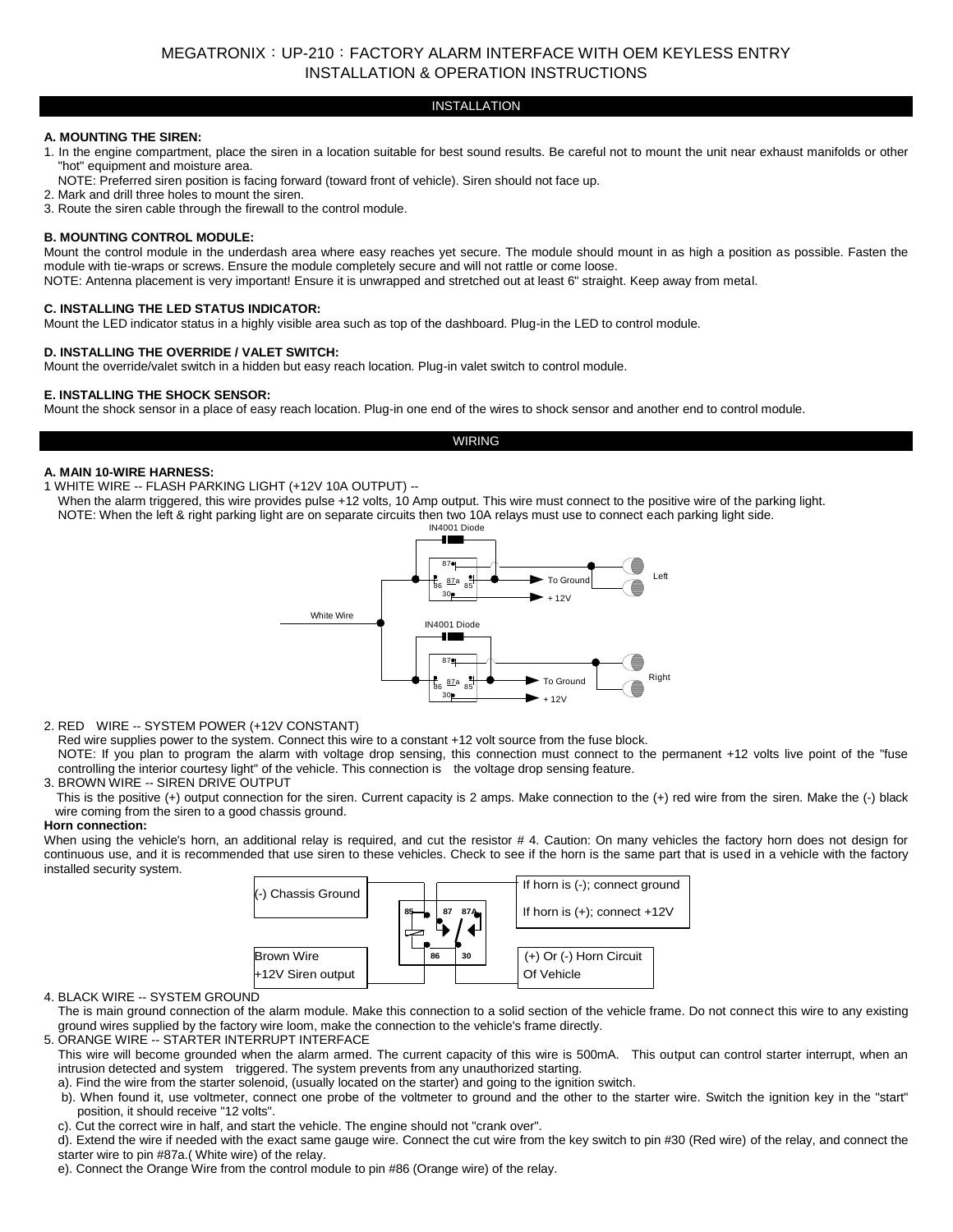NOTE: If more than one electronic device connects to the Orange Wire, it is necessary to isolate each device control wire (Orange wires) with a IN4001 diode.

## STARTER INTERRUPT CONNECTION

(Optional Starter Interrupt Socket)



6. GRAY WIRE -- TRUNK TRIGGER BY-PASS

This wire will determine if the vehicle's trunk has been opened using the OEM transmitter, and stop the alarm from triggering when the transmitter is used. Connect this wire to the +12 volt trunk release output from the OEM Keyless Entry module.

7. GREEN WIRE -- NEGATIVE DOOR SWITCH SENSING INPUT This wire is the ground trigger input wire for negative door pin switch. (Typical GM, CHRYSLER ) Locate the "common wire" that connects the door pin switches. Make the connection of the Green Wire here.

IMPORTANT: When the optional dome light relay connected, the green or violet wire must connect to the pin 87a of the optional dome light relay. 8. BLUE WIRE -- GROUND INSTANT TRIGGER INPUT

This wire is the ground trigger input wire for hood/trunk pin switches.

9. VIOLET WIRE -- POSITIVE DOOR SWITCH SENSING INPUT This wire is the positive trigger input wire for positive door pin switch.(Typical FORD MOTOR ) Locate the "common wire" for all door pins and make the connection of the Violet Wire here.

10. YELLOW WIRE -- IGNITION SWITCH POWER (12V "ACCY" ON)

This wire connects to a switched 12 volt source. This wire should receive "12 volts" when the ignition key is in the "on" and "start" position. When the ignition is turned "off", this wire should receive "0" voltage.

#### **B: 3-PIN ARM/DISARM INPUT (1 or 2 wires disarm input) Understanding disarm # 1 and # 2.**

Because of the complexities of the different factory remote keyless entry units on the market today, this system uses 2 disarm inputs. In all installations, whether installing with a 2 step unlock circuit, single steps unlock circuit, or a stand-alone passive alarm, both of these wires must be connected. The following logic chart will help to demonstrate how these disarm inputs work. As shown in the chart, this system will disarm only when disarm inputs # 1

and # 2 are at opposing polarities.

In addition, when cut resistor # 2 (1 wire disarm), the alarm will not disarm while it is triggered. In vehicles with the single step unlock circuit, it is always best to keep resistor # 2 (2 wires disarm).

|            | Disarm # 1 Red Wire | Disarm # 2 Blue Wire | Result                    |
|------------|---------------------|----------------------|---------------------------|
| Scenario A | Positive            | Negative             | System disarms            |
| Scenario B | Positive            | Positive             | No change in alarm status |
| Scenario C | Negative            | Positive             | System disarms            |
| Scenario D | Negative            | Negative             | No change in alarm status |

This alarm can be programmed for either 1 wire or 2 wires disarm operation.

Many OEM keyless entry systems use on-board door unlock relays, which usually results in the ability to disarm the aftermarket security upgrade module by unlocking the doors using the door panel unlock switch. Wiring the system for 2 wire disarm will eliminate this problem.



**Green wire:**  $( + or - )$  Arm input

Connect this wire to the lock output from the OEM Keyless entry control module. You must check the polarity of the outputs of the Keyless entry module, and use resistor # 5 accordingly.

**Red wire:** Disarm input # 1

Connect this wire to unlock output wire from the OEM Keyless entry control module.

**Blue wire:** Disarm input # 2

This additional disarm input is used primarily when the Keyless entry system has an on board door unlock relay. In most cases, the on-board relay is wired in series with the door unlock motor leg from the door switches. In these cases, to prevent disarming when pressing the door mounted unlock switch, the second disarm input has been included.

When resistor # 2 is cut, the alarm will not disarm if both disarm inputs are switched simultaneously.

When the door switch pressed to the unlock position, both disarm inputs receive the +12 volt signal, and the system will not disarm.

When the Keyless entry system used to unlock doors, only disarm input will receive the +12 volt signal, and the system will disarm.

Connect the green wire to the unlock input of the Keyless entry systems with on board unlock relays. You must keep resistor # 2.

## **C: 2-PIN PLUG OUTPUT:**

**Gray wire:** Domelight output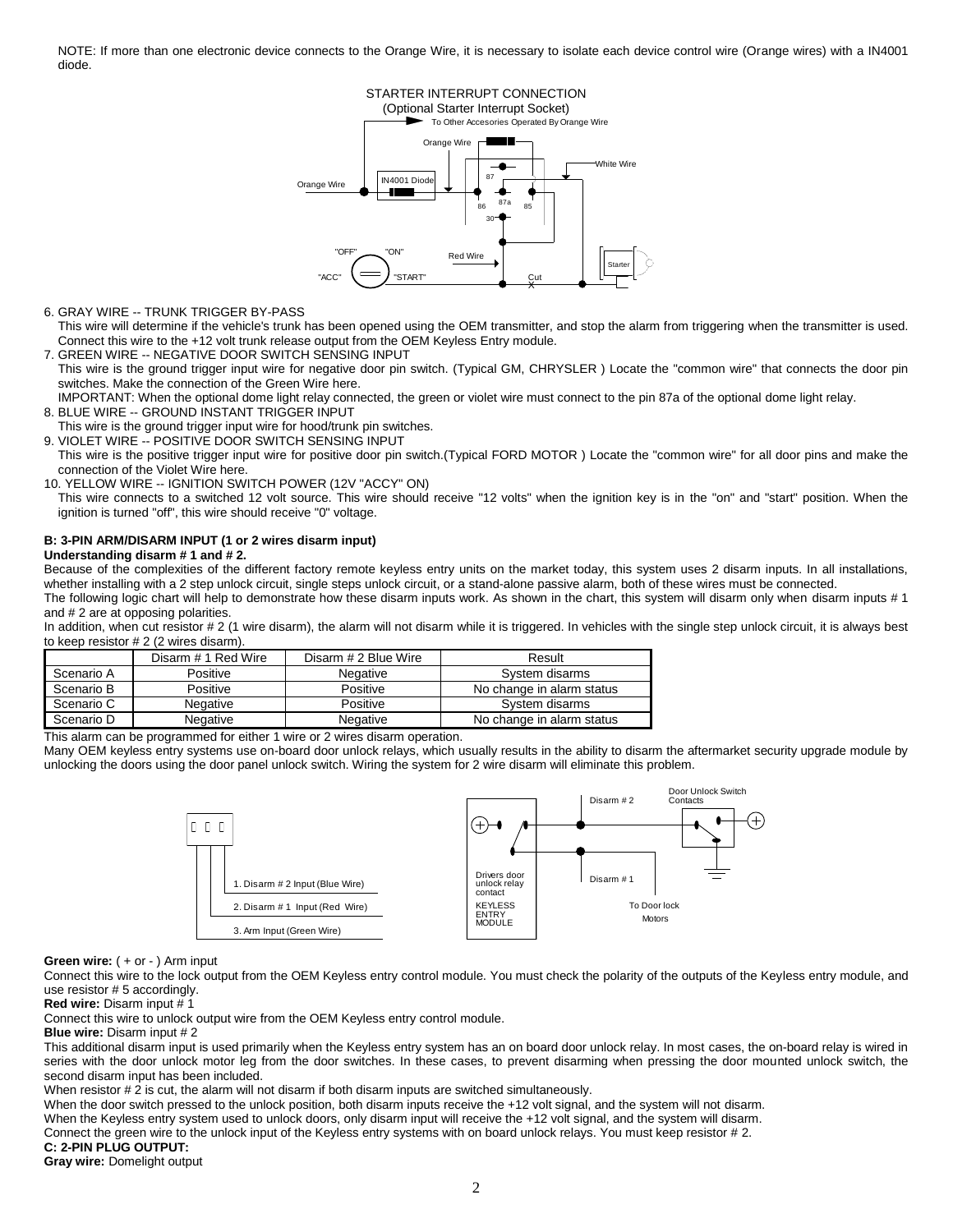This wire will become grounded when the dome light control circuit is active. The current capacity of this wire is 200mA. This wire can control the operation of the interior lights in the vehicle. An optional relay (10amps) can be used on this system for interior light's operation.

a). Upon disarming, the interior lights will remain on for 30 seconds.

b). If the vehicle violates, the interior light will flashing for the same duration as the siren.

IMPORTANCE: When the optional dome light relay is connected, the green or violet wire from alarm (Main 10 wires harness) must be connected to the pin 87a of the optional dome light relay.



#### **Blue wire: Passive door lock output**

Passive lock (-) pulse. This wire's use is optional. It sends a 200 mA, 0.8 second (-) pulse when the system passive arms. (If passive arming is disabled via the switch, this wire is also disabled.) If the customer wants the system to automatically lock the doors when the system passively arms, this wire can be connected to an optional relay.

IMPORTANT: Remember that the passive lock option can lock the key in the vehicle.

#### **D. 3 sec. / 5 min. shock sensor arming delay wire loop (Green wire loop).**

Remain green wire loop--Set the shock sensor arming delay at 3 seconds.

Cut green wire loop--Set the shock sensor arming delay at 5 minutes.

#### **E. While system arming, system detecting voltage sensor or not (Purple wire loop).**

If arming your vehicle, the interior dooming light will turn on, please keep this loop. If arming your vehicle, the interior dooming light will NOT turn on, please cut this loop.

### INSTALLATION DIAGRAM

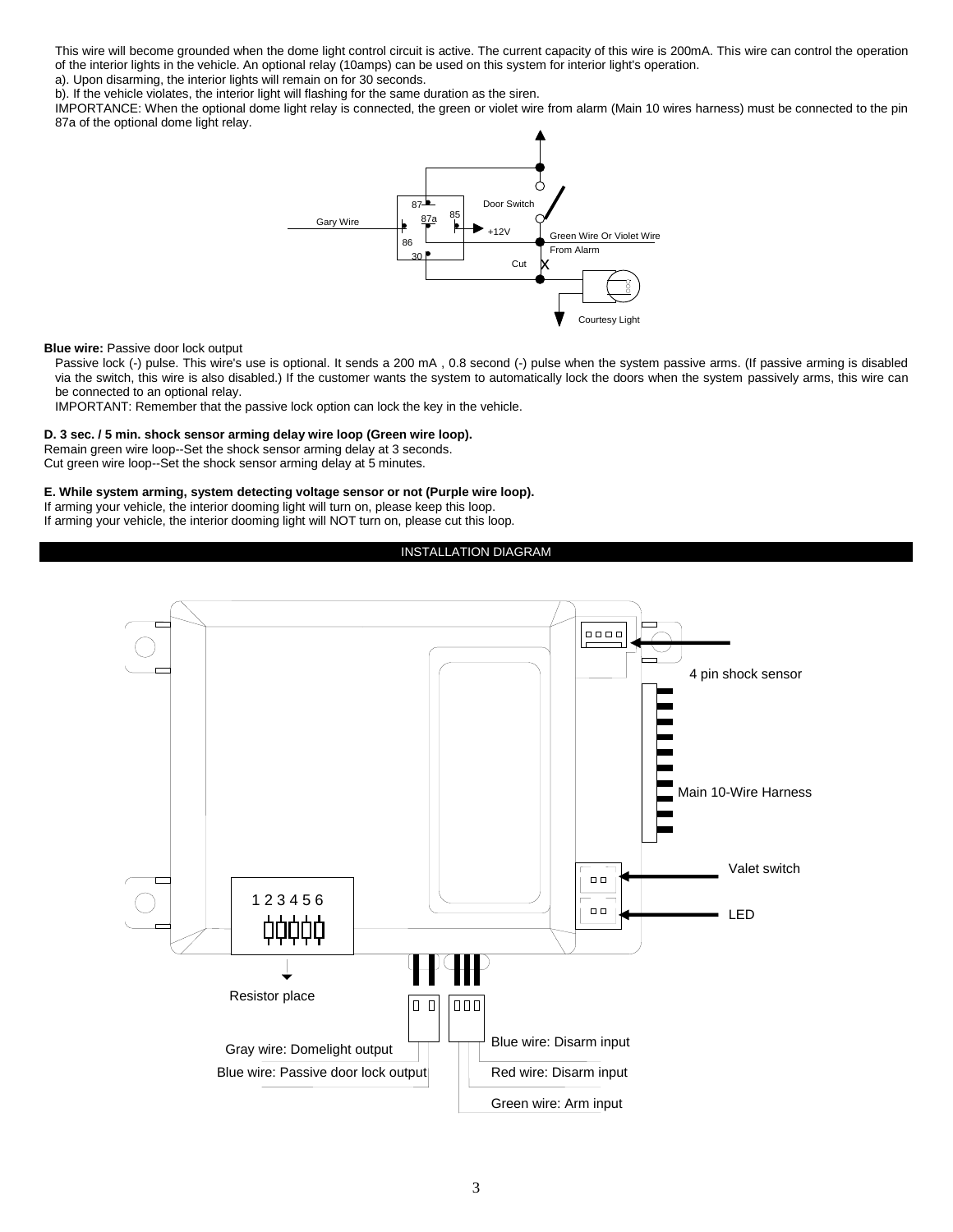## WIRING DIAGRAM



#### PROGRAMMING AND ADJUSTMENT

#### **A. 5 SELECTABLE FEATURES -**

Side of the control module there is selectable 5 features, the settings are as follows:

| <b>5 SELECTABLE FEATURES</b>          | <b>Keep resistor</b> | <b>Cut resistor</b> |  |  |
|---------------------------------------|----------------------|---------------------|--|--|
| 1. No Use                             |                      |                     |  |  |
| 2. 2 Wire / 1 Wire Disarm             | 2 Wire               | 1 Wire              |  |  |
| 3.15 seconds entry delay              | Yes                  | <b>No</b>           |  |  |
| 4. Constant Siren / Horn pulse output | Siren                | Horn                |  |  |
| 5. Arm / Disarm Select $-1$ +         | Negative             | Positive            |  |  |
| 6. Passive / Active Arming            | Passive              | Active              |  |  |

1. Resistor # 1 – NO USE

2. Resistor # 2 -- 2 WIRE / 1 WIRE DISARM SELECTOR

This alarm can be programmed for either 1 wire or 2 wires disarm operation.

Many OEM keyless entry systems use on-board door unlock relays, which usually results in the ability to disarm the aftermarket security upgrade module by unlocking the doors using the door panel unlock switch. Wiring the system for 2 wire disarm will eliminate this problem.

3. Resistor # 3 -- 15 SECONDS ENTRY DELAY

This alarm can be programming for either instant trigger on the door zone, or for 15 seconds entry delay on the door zone.

4. Resistor # 4 -- SIREN / HORN SELECTOR

This alarm can be programmed to drive an electronic siren (Siren will keep sounding without interrupt during alarming), or pulse the vehicle's horn. (Horn will interval stop during alarming.)

5. Resistor # 5 -- NEGATIVE / POSITIVE ARM SYSTEM

This alarm can be programmed to accept either a positive or negative arm input signal. This allows for proper installation into vehicles using 3-wire ground (ground output to power door lock circuit), or 3-wire +12 volt door locking system. (System uses on-board relays that switch a high current +12 volts directly to the door lock motor legs.)

6. Resistor # 6 -- PASSIVE/ACTIVE ARMING SELECTOR

If you want your alarm that arm automatically within 30 seconds after the ignition switch is turned off and all doors closed, Keep the resistor, if not, cut the resistor.

#### OPERATION INSTRUCTION

## **A. TRANSMITTER OPERATION:**

- 1. Press transmitter's 'LOCK' button. = Arm & lock the door.
- 2. Press transmitter's 'UNLOCK' button. = Disarm & unlock the door.

#### **B. LED INDICATORS:**

| I FD           | Function                     |  |
|----------------|------------------------------|--|
| Off            | Disarmed                     |  |
| Slow flashing  | Armed                        |  |
| Fast flashing  | Passive arming               |  |
| On - (solid)   | Valet mode                   |  |
| 1 flash  pause | Intrusion on current         |  |
| 2 flash  pause | Intrusion on trunk or hood   |  |
| 3 flash  pause | intrusion on door pin switch |  |
| 4 flash  pause | intrusion on shock sensor    |  |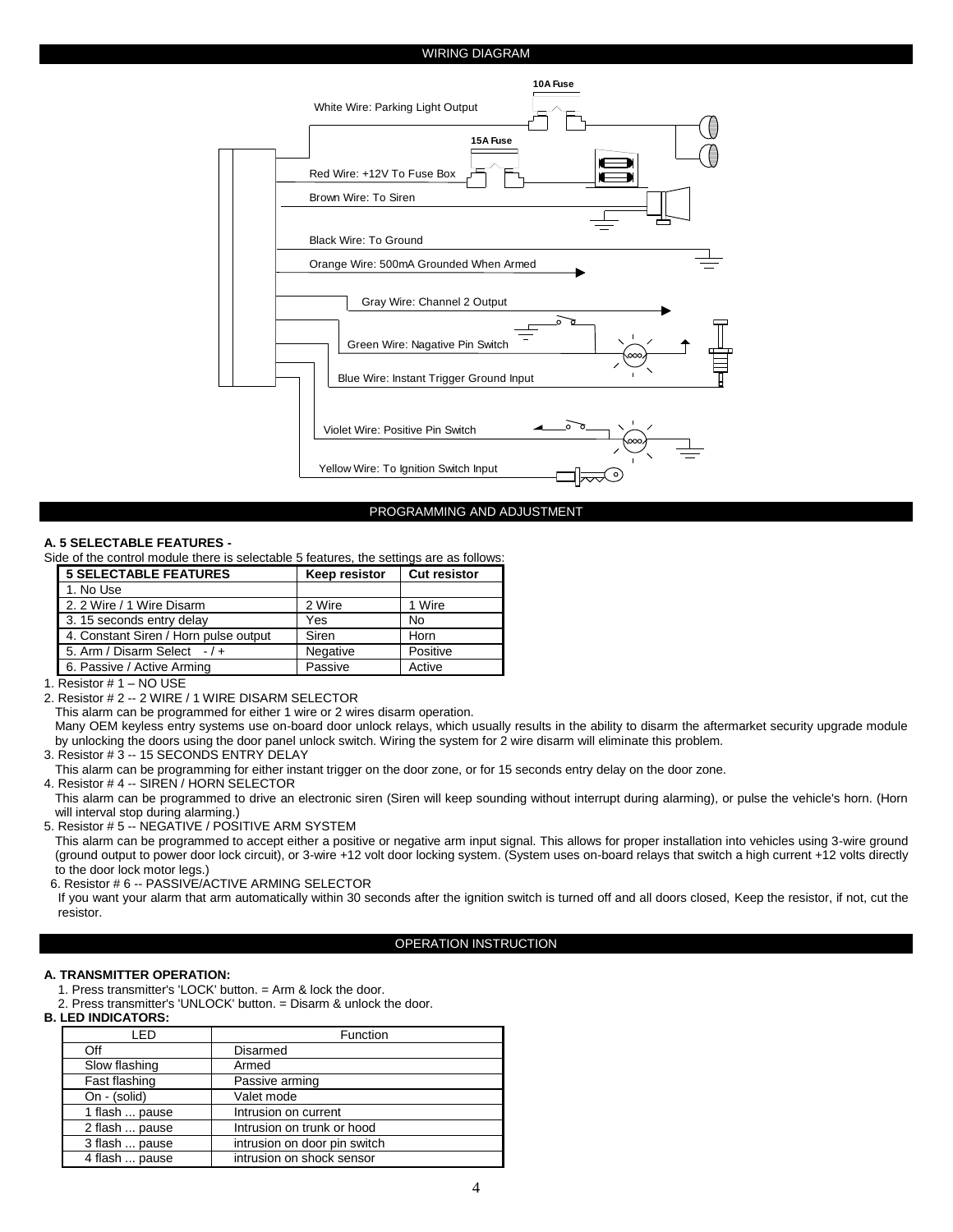## **C. CHIRP INDICATORS:**

| Chirp   | Function                  |  |
|---------|---------------------------|--|
| 1 chirp | Arm                       |  |
| 2 chirp | Disarm                    |  |
| 3 chirp | Defective sensor reminder |  |
| 4 chirp | Disarm / Intrusion        |  |

## **D. PARKING LIGHT:**

| Parking light | Function           |
|---------------|--------------------|
| 1 flash       | Arm                |
| 2 flash       | Disarm             |
| 3 flash       | Disarm / Intrusion |

## **E. ALARM OPERATING CONDITION:**

|              |                      | <b>ARMING</b> | <b>DISARMING</b> | <b>TRIGGER</b> |
|--------------|----------------------|---------------|------------------|----------------|
|              | Siren                | 1 Chirp       | 2 or 4 Chirps    | Sounding       |
| 2            | Parking Light        | 1 Flash       | 2 or 3 Flashes   | Flashing       |
| $\mathbf{3}$ | <b>LED</b> Indicator | Slow Flashing | Fast Flashing    | Slow Flashing  |
| 4            | <b>Vehicle Doors</b> | Locking       | Unlocking        |                |
| 5            | Starter Interrupt    | On            | Off              | On             |
| 6            | Dome light           |               | On 30 seconds    | Flashing       |

#### **F. ACTIVE ARMING:**

1. Turn the ignition key off, exit the vehicle, and close all doors.

- 2. Press the ' LOCK' button on transmitter.
- 3. The siren will chirp one time, the parking light will flash one time, and the red LED will begin to slowly flash, indicating that the system is armed.
- 4. Any time the door lock switch in the vehicle is used to lock the doors while the ignition key is turned off, the system will immediately arm. To lock the doors after entering the vehicle, make sure the ignition key is switched on first. Turning the ignition key on first will stop the system from arming.
- NOTE: DEFECTIVE SENSOR REMINDER: When you leave the vehicle, and a door (trunk or hood) has been left opened, the system will send three chirps to indicate defective sensor occurred. Closing the hood, trunk or door will correct the problem.

### **G. PASSIVE ARMING:**

- 1. Turn the ignition key off, exit the vehicle, and close all doors.
- 2. The LED will begin to flash rapidly, indicating the system is automatically arming. As an added convenience, the 30 seconds automatic passive arming will not begin until all doors are closed, allow the passengers to exit the vehicle.
- 3. In 30 seconds, you will hear a single short chip from the siren, and the vehicle's parking light will flash one time, indicating that the system has armed. At this time, the red LED will begin to flash slowly, providing a visual indication that the system is fully armed.
- 4. In many cases, when the alarm is allowed to automatically passive arm, there will be a 15 seconds delay after a door is opened before the alarm sound. However, if the system is programmed for instant trigger there will be no delay.

**Important**: When the system is programmed for passive arming, the system will always arm, even when the transmitter has not been used to lock the doors.

## **H. PROTECTION WHILE THE SYSTEM IS ARMED:**

- 1. Opening any door, hood, or trunk will cause the alarm to immediately sound. The alarm will continue to sound for 30 or 60 seconds, then stop and automatically re-arm the vehicle. If the potential thief left a door opened, the alarm will sound for two more alarming cycles, then re-arm and ignore the opened zone.
- 2. Whenever the system is armed, the LED will slowly flash. This serves as a visual deterrent to potential thief.
- 3. Whenever the system is triggered, the vehicle's parking light will flash for alarming cycle, attracting added visual attention to the vehicle.
- 4. Whenever the system is armed, the vehicle's starter will not start.

#### **I. DISARMING THE SYSTEM:**

1. Press the 'UNLOCK' button on the transmitter.

2. The siren will chirp two times to indicate the system is disarmed. If the optional illumination feature has been installed, the vehicle's interior light will turn on for 30 seconds or until the ignition key is turned on.

NOTE: TAMPER DISARMING: If the alarm had been triggered, when you disarm the alarm, the siren will chirp 4 times and the parking lights will flash 3 times and LED will indicate which sensor has been triggered.

## **J. OVERRIDE/VALET SWITCH:**

The override/valet switch contains several features.

1. OVERRIDE FUNCTION:

The override/valet switch is used in case of an emergency, such as a lost or malfunctions of the transmitter, you can still disarm the system. First turn the ignition switch on, within 15 seconds push the override/valet switch, the siren will stop and the system will be disarmed.

### 2. VALET MODE:

For the people who use key to arm/disarm the system, each time when they open the door under armed conditions they have to enter the valet mode to disarm the system.

If the vehicle is in for service or park in an area with parking attendants, the system will not 'armed' with the switch in valet mode.

- a). To do so, turn the ignition switch on then within 15 seconds (entry delay) push and hold override/valet switch 2 seconds, the red led will turns on indicating the system in 'valet mode'.
- NOTE: If the system stays in 'valet mode', the transmitter still can remote operate to lock or unlock the doors. No alarm functions will operate.
- b). To return to normal operation, while the ignition switch is turned on, push and hold override/valet switch 2 seconds. LED will off.

## **K. ELIMINATING/RETURN THE ARM / DISARM CHIRPS:**

The normal arming / disarming confirmation chirps can easily be turned on or off using the valet switch. Follow the steps.

1. Turn the ignition key 'ON', then 'OFF'.

- 2. Within 10 seconds of turning ignition key off, turn push valet switch 3 times.
- 3. If, before step 1, the chirps were on, then you will hear two short chirps, which indicate the chirps are turned off.
- 4. If, before step 1, the chirps were off, then you will hear one short chirp, which indicates the chirps are turned on.
- 5. Whenever the system's power has been disconnected, (for repair or maintenance) the chirps will be 'on' when the power is re-connected. To turn the chirps off, simply follow step 1, 2 and 3.